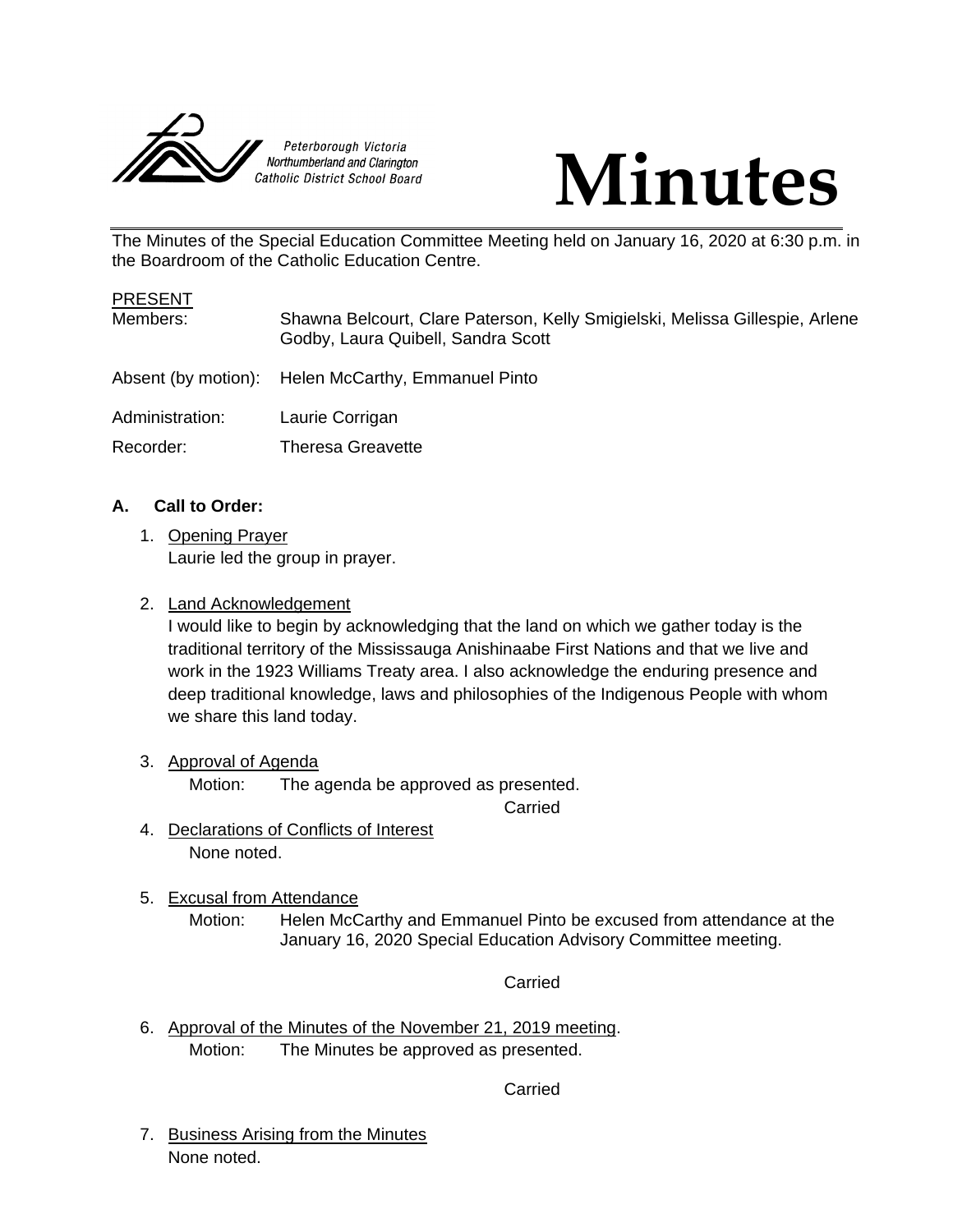#### **B. Recommended Actions/Presentations**:

1. Remarks: Chairperson (Arlene) Anita Arnold has stepped down from the SEAC committee; Sandra Scott has been nominated to serve on SEAC representing the Down Syndrome Association of Peterborough.

We are looking for a representative from SEAC to serve on the Accessibility for All committee. The next meeting is February 4 from 1:15pm to 2:45pm. Anyone interested and available is asked to please advise Arlene.

2. Remarks: Superintendent of Learning/Special Education Laurie provided an update with respect to Labour relations and reminded the committee that the most current information is posted on our website.

We received a letter from the Durham District School Board regarding the Minister's Advisory Council on Special Education (MACSE) which advises the Minister of Education on any matter related to the establishment and provision of special education programs and services for students with special education needs, including the identification and provision of early intervention programs. Laurie contacted MACSE and was advised they met last November.

- 3. Update from Trustees None.
- 4. PAAC Survey (see A.1 attached to agenda) The committee completed the online survey individually.
- 5. PPM 149 Partnership Agreements with External Agencies (Lia Jenner) The purpose of PPM149 is to promote effective community-based partnerships with external agencies that foster continuous improvement in the delivery of services for all students in our schools. It provides direction to school boards concerning the review and/or development of a local protocol for partnerships with external agencies for the provision of services in Ontario schools by regulated health professionals, social services professionals, and paraprofessionals within our schools. Partnerships are expected to enhance the quality of the education and supplement, not replace, the education delivered at PVNC. The Board committee meets 1-2 times/year to identify potential new partners, review agreements and review the process for completing formal partnership agreements.

## **C. Discussion Items:**

The committee discussed the key learnings from the presentation and how parents are made aware of this information.

#### **D. Information Items:**

1. Durham DSB Letter to Minister Re: MACSE, December 20, 2019 (see A.2.attached to agenda)